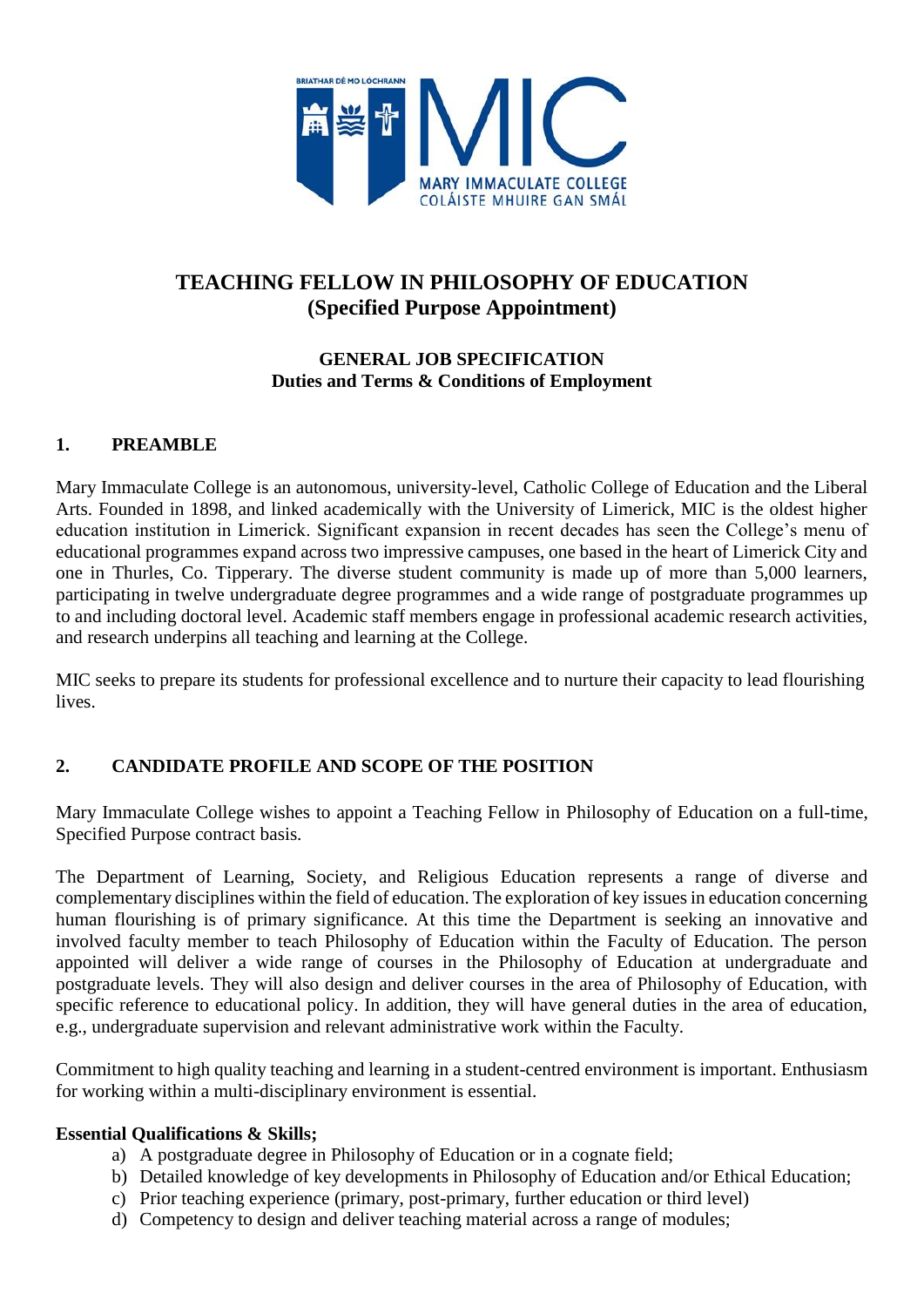- e) Ability to contribute to the design of course material, content and new teaching approaches in the department;
- f) Excellent verbal, written and presentation communication skills;
- g) Be highly organised with the ability to work under pressure and deliver to established deadlines;
- h) The ability to work effectively on their own initiative and within an established team environment;
- i) Evidence of competence in on-line education, blended, distance and flexible learning routes;

*Cuirfear fáilte roimh iarratais ó dhaoine go bhfuil dearcadh dearfach acu i leith na Gaeilge. Applications are welcome from people who have a positive outlook to Irish.*

*Please note that current government policy may have implications for the re-employment of applicants who are currently in receipt of a public sector pension.*

## **3. JOB DESCRIPTION**

### **Reporting Relationship**

The appointee is required to carry out the duties attached to the post, under the general direction of the Head of Department Learning, Society, and Religious Education to whom they report, and to whom they are responsible to for the performance of these duties in the first instance. The appointee will report through the Head of Department to the Dean of Education and to the College President and/or such other College Officers as the President may designate from time to time.

The appointee will liaise with the Heads of Departments and those in leadership/management positions within the Faculty of Education and with other College personnel and relevant College bodies in carrying out the duties attaching to the post. In the case of there being a crossover in terms of the duties and responsibilities of other post holders within the College, the College President will adjudicate on same.

#### Duties and Responsibilities

- Programme/module design, lecturing, tutorial work, and examining in Philosophy of Education for undergraduate and postgraduate programmes;
- Facilitating cross curricular and interdisciplinary modules across the faculty/campus;
- Development of innovative teaching and learning strategies;
- Working in a multidisciplinary environment and leading in the review and support of ethical clearance for undergraduate and postgraduate research;
- Engaging in all the administrative duties/processes of the department including participation in meetings of the department, Faculty of Education, and other groupings;
- Attendance and participation in all meetings of Examination Boards;
- Consultation with students and the broader learning community;

The work is broadly defined and the range of duties is not exhaustive. The performance of the entire range of duties is not necessarily confined to any one individual, as the work requires that the staff function in a flexible manner, and work together as a team. The College retains the right to assign new duties and/or to re-assign staff to other areas of the College, in response to service needs.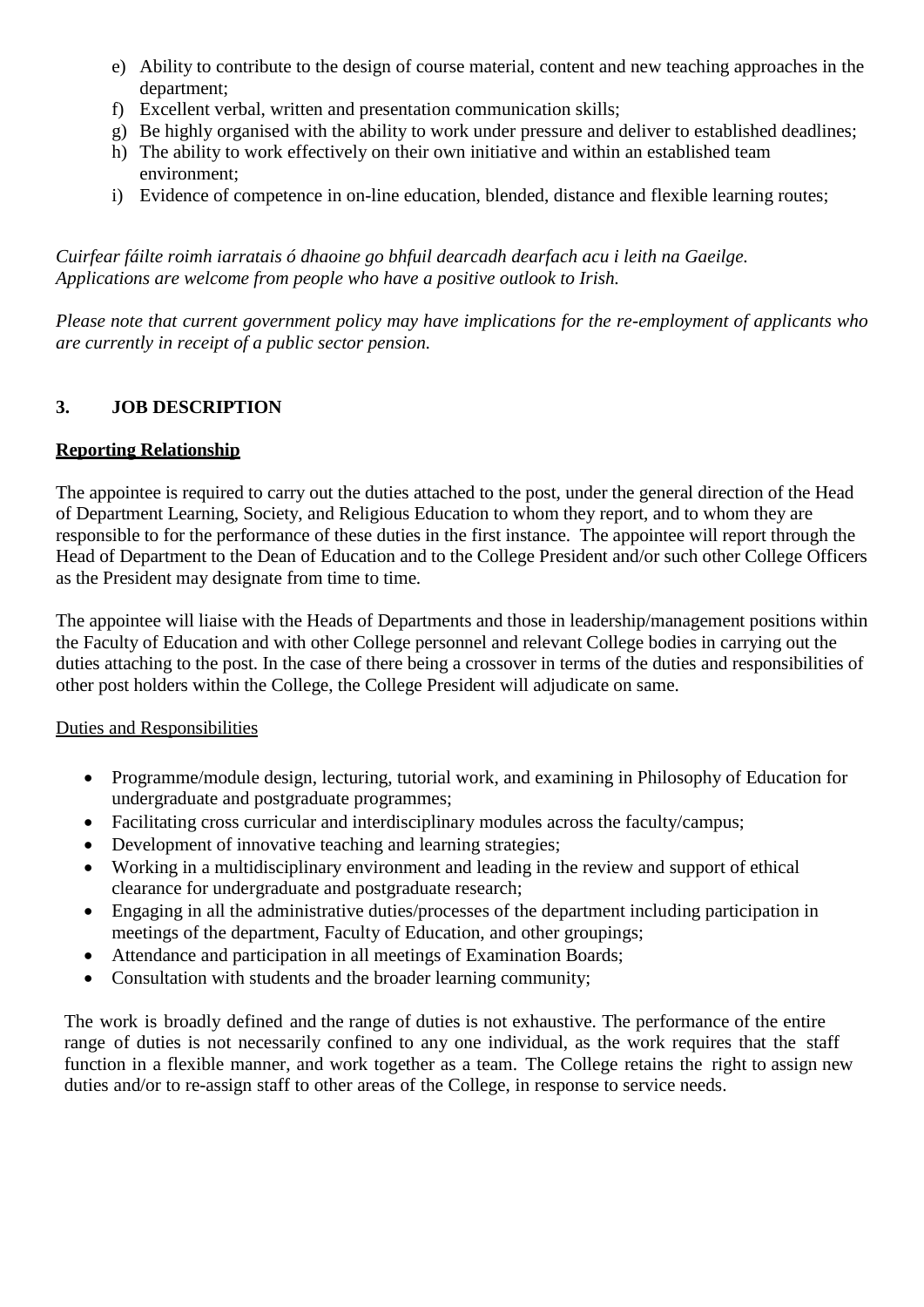## **4. TERMS AND CONDITIONS OF EMPLOYMENT**

## **General**

All persons employed will sign an appropriate contract, which will contain terms and conditions of the employment. A job description is given to all applicants for employment and this will form part of the contract documentation.

#### **Place of Work**

The appointee's place of work will be Mary Immaculate College, Limerick. The College reserves the right to require the appointee to work from any other location.

It is a requirement of the College that the appointee must reside within a reasonable distance of the College.

#### **Exclusivity of Service and Outside Work**

The person appointed will be required to devote their full-time attention and abilities to their duties during their working hours in the College and to act in the best interest of the College at all times. Therefore, for as long as the successful applicant is working in the College, they may not, without the prior written consent of the College, be actively engaged or concerned in any way, either directly or indirectly, in any other business or undertaking where this is or is likely to be in conflict with the College's interests or the performance of the duties that the person has been employed for.

Apart from the occasional giving of lectures elsewhere, the writing of books and occasional literary materials, the appointee will not, their tenure of office, undertake paid outside work unless they have received the permission of Vice President, Academic Affairs (VPAA) to undertake such work on the terms and conditions as agreed for the particular undertaking in question. In every case, it is the duty of the appointee to seek in writing the prior permission of the VPAA. It is also the duty, in every case, of the appointee to inform the person or body for whom the work is being undertaken, that the work is being conducted in a private capacity and that the College cannot in any circumstances be responsible for such work.

#### **Probationary Period**

The appointment is subject to satisfactory completion of the standard 9 month probationary period. The probationary period may be extended at the discretion of the College but will not in any case exceed 11 months. Absences during the period of probation will extend the probationary period. Performance and conduct during the probationary period will be monitored through a process of assessment meetings. Termination of employment during the probationary period, for any reason or no reason, will be at the discretion of the College. The disciplinary procedure will not apply to a dismissal during probation where the probationary employee has been employed by MIC for less than 12 months.

#### **Hours of Attendance**

The normal working week is 39 hours per week or 7.8 hours per day, Monday to Friday. The appointee is expected to be habitually present and available to staff and students alike during normal College hours, Monday to Friday.

The appointee may be required to work occasional evenings and weekends.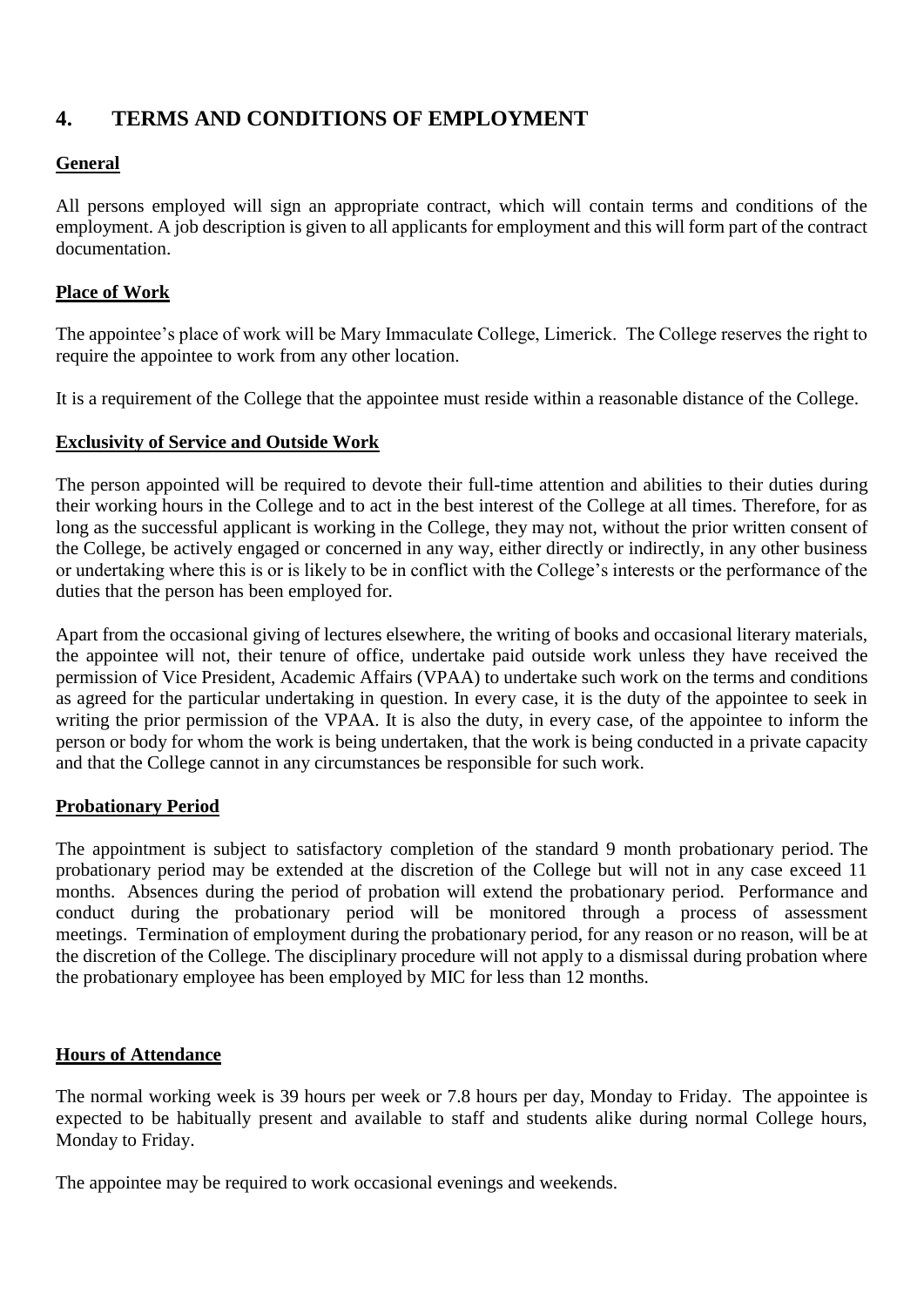Academic staff members are required to supply students with an e-mail address at which they can be contacted. They must also provide the College Authorities with a telephone number at which they may be contacted during non-semester times. However, under no circumstances will contact telephone numbers to given to students by College Authorities.

## **Salary**

The appointment will be made on the salary scale at a point in line with current Government Pay Policy. In keeping with all other branches of the Civil and Public Service, individual bargaining for salary increases is not allowed. New entrants to the Civil or Public Sector, as defined in Circular 18/2010, will commence on the first point of the salary scale.

With effect from 1st February 2022, the annual salary scale for Teaching Fellow is:

€32,136; €34,092; €35,012; €36,788; €37,905; €39,162; €40,342; €41,531; €42,446; €44,774 (10 points).

Increments are awarded in line with national pay agreements.

Salary will be paid on a monthly basis on the 25th of each month, or the previous Friday if  $25<sup>th</sup>$  falls on a weekend, using the Paypath facility. Payment of salaries and wages are subject to statutory deductions, i.e. Income Tax (PAYE), Superannuation Contributions, Pay Related Social Insurance (PRSI) and Universal Social Charge (USC).

#### **Superannuation**

New entrants appointed will be required to participate in the Single Public Service Pension Scheme and pay Superannuation contributions at the appropriate rates in accordance with the provisions of the Public Service Pensions (Single Scheme and Other Provisions) Act, 2012. Details of this scheme can be obtained from the College's website.

All other eligible appointees are automatically included in the Colleges' of Education Pension Scheme on taking up appointment. In compliance with the Colleges of Education Pension Scheme, deductions amounting to 6.5% are made from salary. Details of the regulations concerning the Colleges' of Education Pension Scheme may be obtained from the College's Human Resources Office.

The appointee will also be required to pay Additional Superannuation Contribution (ASC) under the provision of Public Service and Pensions Act 2017.

Appointees who commenced employment in the public service between 1st April 2004 and 31st December 2012 and have not had a break in employment of greater than 6 months will have no mandatory retirement age. All other appointees will have a mandatory retirement age of 70.

Staff who are not eligible for membership of the Colleges' of Education Pension Scheme or the Single Public Service Pension Scheme may avail of a PRSA (Personal Retirement Savings Account). A designated PRSA provider has been nominated by the College and staff who are not eligible for membership of the aforementioned schemes should contact the Finance Office for further information on PRSA.

#### **Annual Leave**

In addition to Public Holidays, a minimum of 20 working days will be allowed per annum, pro-rata. Annual leave should be taken when students are off campus and the taking of leave must have the prior approval of the relevant Line Manager.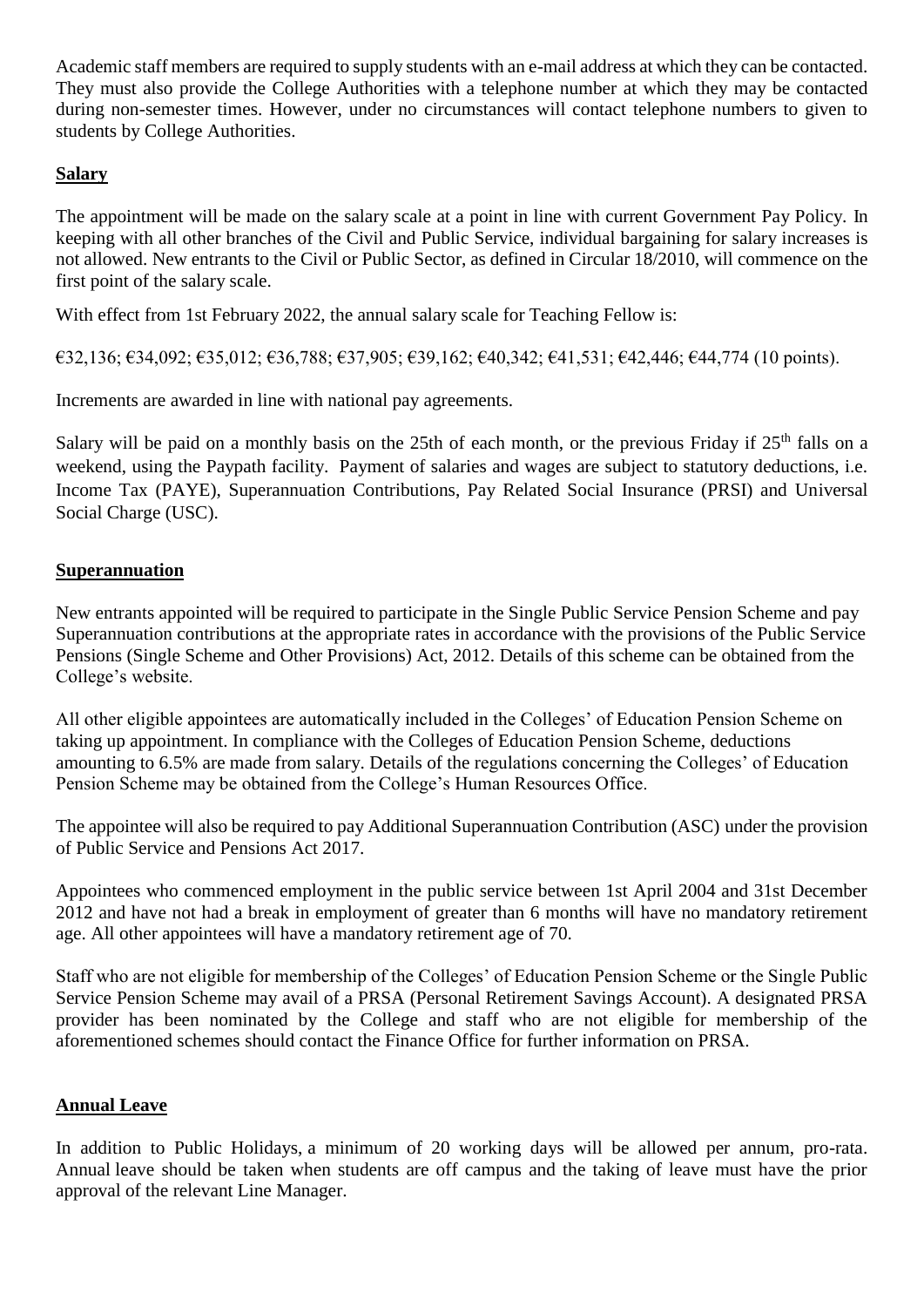Public Holidays are granted in accordance with the provisions of the Organisation of Working Time Act, 1997.

## **Sick Leave**

Employees who have a minimum 3 months continuous employment with the College may be granted sick pay subject to the terms of the Public Service Sick Leave Scheme. Sick pay is contingent on full cooperation and compliance with the College's absence management procedures.

### **Termination of Employment**

At least **three** calendar month written notice is required to resign this post.

On the termination of employment but before departing from the College, staff members are required to return to the College all books, reports, memoranda, correspondence, papers, records, reports, files including data held on electronic files, computer disks, electronically recorded discs, and any other documentation, and all other property, including office keys, belonging to the College or relating to its business or affairs which are in the possession of a staff member or under their control when the employment is terminated.

### **Confidentiality**

In the course of working in Mary Immaculate College, the person appointed may have access to or hear information concerning staff and/or students and/or the functioning and the business of the College. Such information acquired in the course of employment with the College, including any aspect of the College's responsibilities or operations, is considered to be confidential information. On no account must information concerning students, staff or other College business be divulged or discussed except in the performance of normal duties and, unless authorised to do so, this information shall not be communicated to a third party. In addition records must never be left in a manner that unauthorised persons can obtain access to them and must be kept in safe custody when no longer required.

## **Health & Safety**

Mary Immaculate College will ensure as far as reasonably practicable, a safe and healthy work environment. Therefore, it is the duty of each employee to take reasonable care to protect the health and safety of themselves and of other people in the workplace. Each employee must comply with all health and safety policies and procedures in operation in Mary Immaculate College and familiarise him/herself with the Safety Statement.

Employees are obliged to wear the PPE (Personal Protective Equipment) they have been provided with and no person shall intentionally or recklessly interfere with or misuse any appliance, protective clothing or other equipment provided in the workplace for health and safety purposes. Employees are statutorily/legally obliged to ensure that any accidents/incidents which may occur are reported promptly to the Health and Safety Officer on the MIC Accident/Incident Report Form.

#### **College Policies, Rules and Regulations**

The College is a Public Sector employer and is bound by National Agreements. It is also bound by regulations, circulars and directives issued on behalf of Government by the Department of Finance, the Department of Education, the Department of Further and Higher Education, Research, Innovation and Science and the Higher Education Authority.

Employees are at all times subject to the provisions of the Code of Conduct for Staff, College policies, rules and regulations. These policies include but are not confined to Disciplinary & Grievance Policies, Dignity at Work, Examination Rules & Regulations, Policy on Responsible Computing and Use of Information Technology Facilities. All policies are outlined on the College's Staff Portal for College employees. All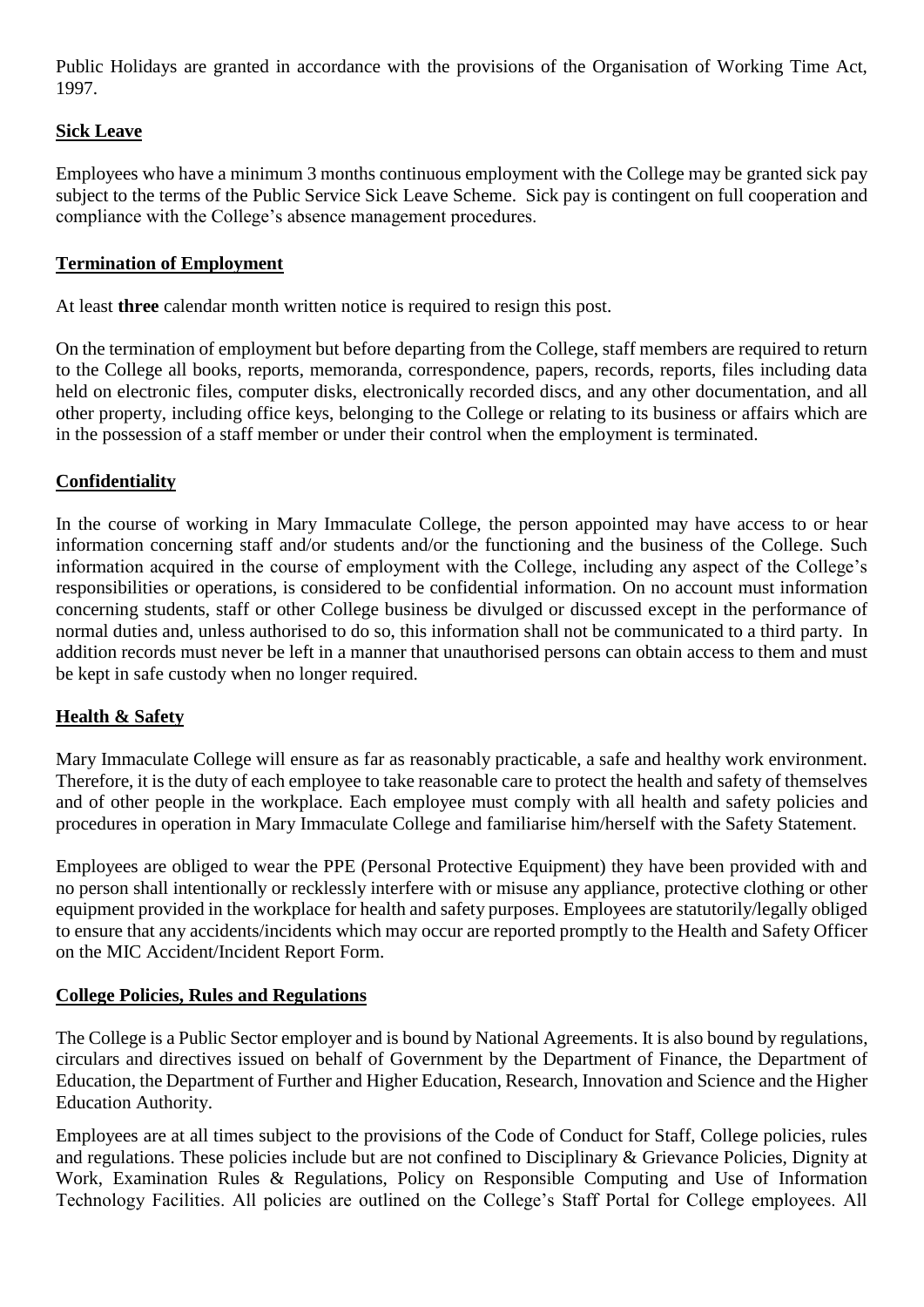employees are required to familiarise themselves with the contents of Policies and Procedures, on the College's Staff Portal.

## **5. APPLICATION AND SELECTION PROCESS**

## **Method of Selection for Recommendation**

#### *Shortlisting*

An expert group will convene to conduct shortlisting of applicants, measured against pre-determined criteria.

*The criteria that will be used to shortlist candidates for this appointment are:*

- a) A postgraduate degree in Philosophy of Education or in a cognate field;
- b) Detailed knowledge of key developments in Philosophy of Education and/or Ethical Education;
- c) Prior teaching experience (primary, post-primary, further education or third level)
- d) Competency to design and deliver teaching material across a range of modules;
- e) Ability to contribute to the design of course material, content and new teaching approaches in the department;
- f) Evidence of competence in on-line education, blended, distance and flexible learning routes;

Normally the number of applications received for a position exceeds that required to fill the position. While a candidate may meet the eligibility requirements of the competition, if the numbers applying for the position are such that it would not be practical to interview everyone, the College may decide that a limited number will be called to interview. This is not to suggest that other candidates are necessarily unsuitable to undertake the job, rather that there are some candidates, based on their application, appear to be better qualified and/or have more relevant experience. It is incumbent, therefore upon the applicant, to ensure that all relevant information is included in their application and that they clearly identify how they meet the specified candidate criteria.

#### *Interview*

A recommendation for appointment will be made by an Interview Board. The appointment will be based on this recommendation, except where considerations of health or an unsuitable record in previous employment warrants a departure. A panel will be formed from which temporary appointments to the position of Teaching Fellow in Philosophy of Education may be filled during the life of the panel (12 months).

Candidates must produce satisfactory documentary evidence of all training and experience claimed by them, if required.

#### **Medical Examination**

For the purpose of satisfying requirements as to health, successful candidates, before being appointed, may be required to undergo pre-employment health screening.

#### **Garda Vetting**

Successful applicants may be required to participate in Garda vetting. Specific instruction on this process will be given at the appropriate time. Applicants who do not comply with the College's requirements in this regard will be excluded from consideration for appointment. Applicants who have resided outside Ireland for a cumulative period of 36 months or more over the age of 18 years must furnish a Foreign Police Clearance (FPC) from the country or countries of residence. Please note; any costs incurred in this process will be borne by the applicant.